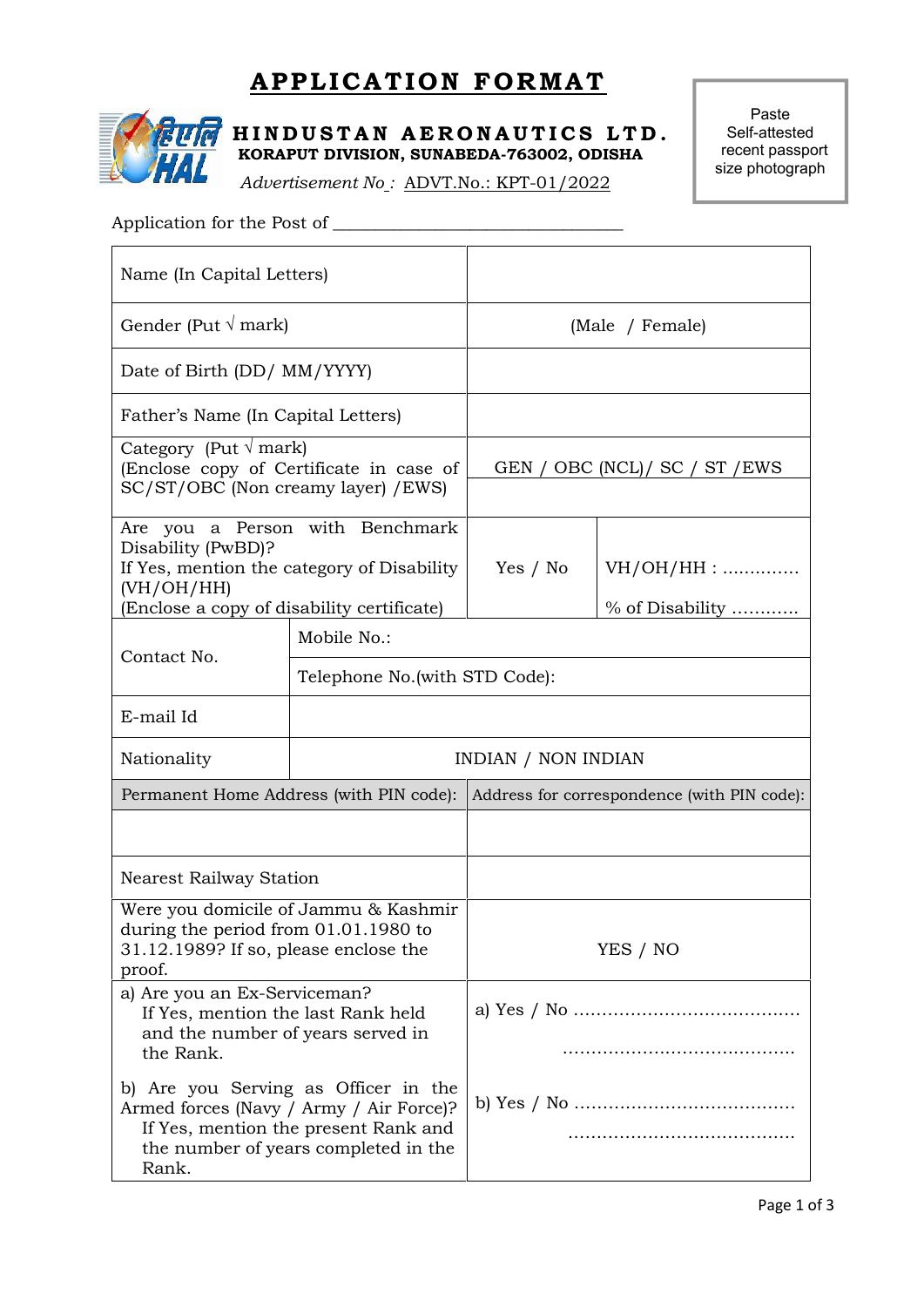| Whether any of your close                                       |  |
|-----------------------------------------------------------------|--|
| relatives are working in HAL?<br>If yes, please provide details |  |
|                                                                 |  |
|                                                                 |  |

### **2. EDUCATIONAL QUALIFICATION:**

### **Basic Degree and Post Graduate Degree/PG Diploma /Other Higher Qualifications, if any**

| Name of<br>Qualification with<br>specialisation<br>wherever<br>applicable | Institution<br>University | Nature of the<br>Course (Full<br>Time / Part<br>Time /<br>Correspondence) | Duration<br>of the<br>Course | Subjects /<br>Specialisation | Class $/$<br>Division | $%$ of<br>Marks | Month &<br>year of<br>Passing |
|---------------------------------------------------------------------------|---------------------------|---------------------------------------------------------------------------|------------------------------|------------------------------|-----------------------|-----------------|-------------------------------|
| $\left( 1\right)$                                                         | (2)                       | (3)                                                                       | (4)                          | (5)                          | (6)                   | 17              | (8)                           |
|                                                                           |                           |                                                                           |                              |                              |                       |                 |                               |
|                                                                           |                           |                                                                           |                              |                              |                       |                 |                               |
|                                                                           |                           |                                                                           |                              |                              |                       |                 |                               |

### **3. Professional Experience (from the First Job onwards to Current Job) (Chronological Order):**

|                                                                  |                                                           |                                                                                    |                                                                                  | Date               |                  |              |              |                          |  |
|------------------------------------------------------------------|-----------------------------------------------------------|------------------------------------------------------------------------------------|----------------------------------------------------------------------------------|--------------------|------------------|--------------|--------------|--------------------------|--|
| Designation /<br>Name of the<br>position<br>/Name of the<br>post | Name of the<br>Organization/<br>Establishment<br>Employer | Central Govt.<br>/State<br>Govt./<br>Central PSU<br>/ State PSU<br>Private<br>Org. | On Contract<br>/ Ad-hoc<br>/permanent<br>/ Temporary<br>/ On-the-job<br>training | From<br>(dd/mm/yy) | To<br>(dd/mm/yy) | Pay<br>Scale | Gross<br>Pay | Reason<br>for<br>Leaving |  |
| (1)                                                              | (2)                                                       | (3)                                                                                | (4)                                                                              | (5)                | (6)              | (7)          | (8)          | (9)                      |  |
|                                                                  |                                                           |                                                                                    |                                                                                  |                    |                  |              |              |                          |  |

### 4**. Details of Application Fee:**

Online Payment Mode:

Date of payment:

Account from which payment made:

Screenshot of the payment details. (Enclosed)